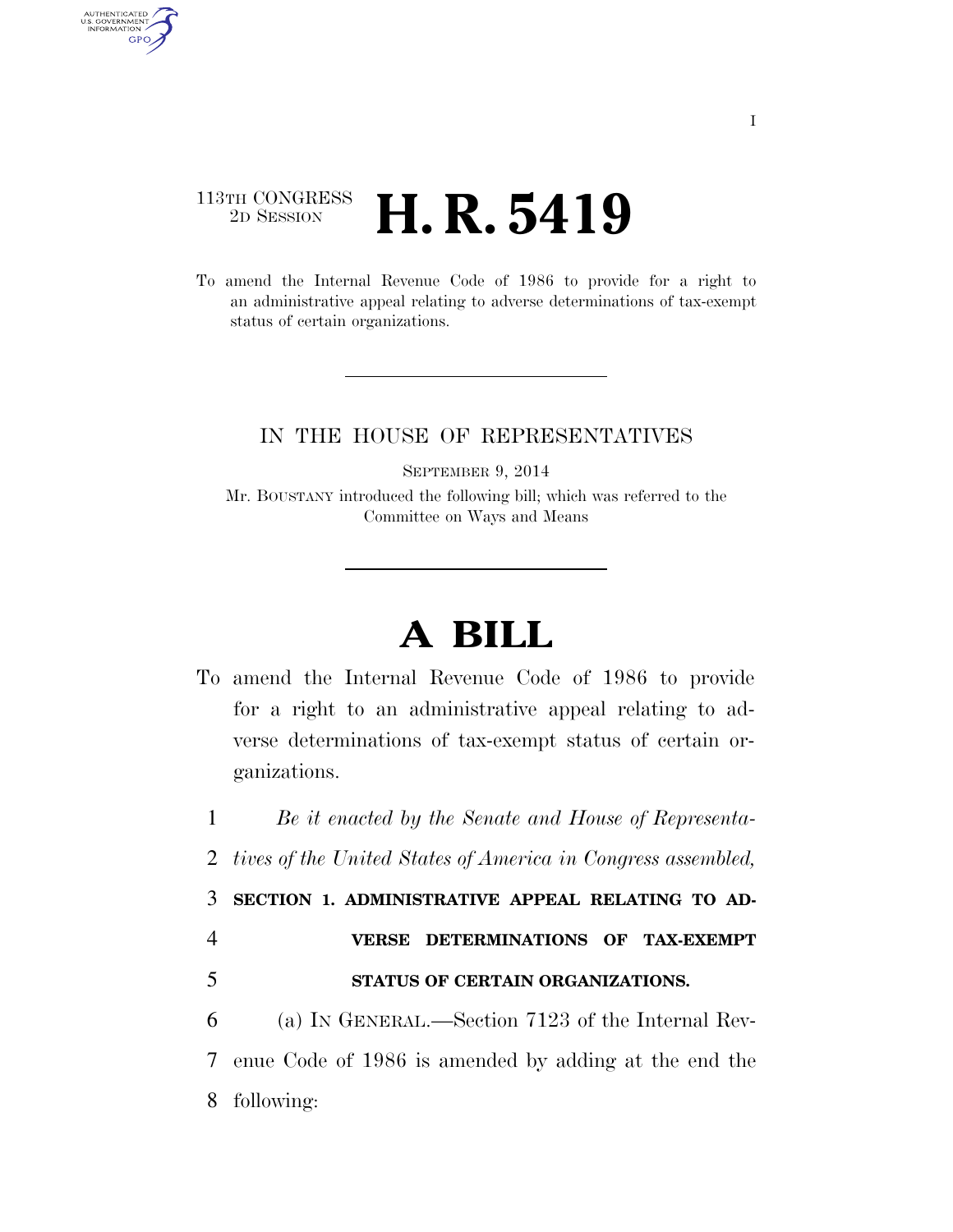''(c) ADMINISTRATIVE APPEAL RELATING TO AD- VERSE DETERMINATION OF TAX-EXEMPT STATUS OF CERTAIN ORGANIZATIONS.—

4 "(1) IN GENERAL.—The Secretary shall pre- scribe procedures under which an organization de-6 scribed in section  $501(e)$  may request an administra- tive appeal (including a conference relating to such appeal if requested by the organization) to the Inter- nal Revenue Service Office of Appeals of an adverse determination described in paragraph (2).

11 "(2) ADVERSE DETERMINATIONS.—For pur- poses of paragraph (1), an adverse determination is described in this paragraph if such determination is adverse to an organization with respect to—

 $\mathcal{L}(\mathbf{A})$  the initial qualification or continuing qualification of the organization as exempt from tax under section 501(a) or as an organization 18 described in section  $170(c)(2)$ ,

 ''(B) the initial classification or continuing classification of the organization as a private 21 foundation under  $509(a)$ , or

 $\cdot$  (C) the initial classification or continuing classification of the organization as a private operating foundation under section  $4942(i)(3)$ .".